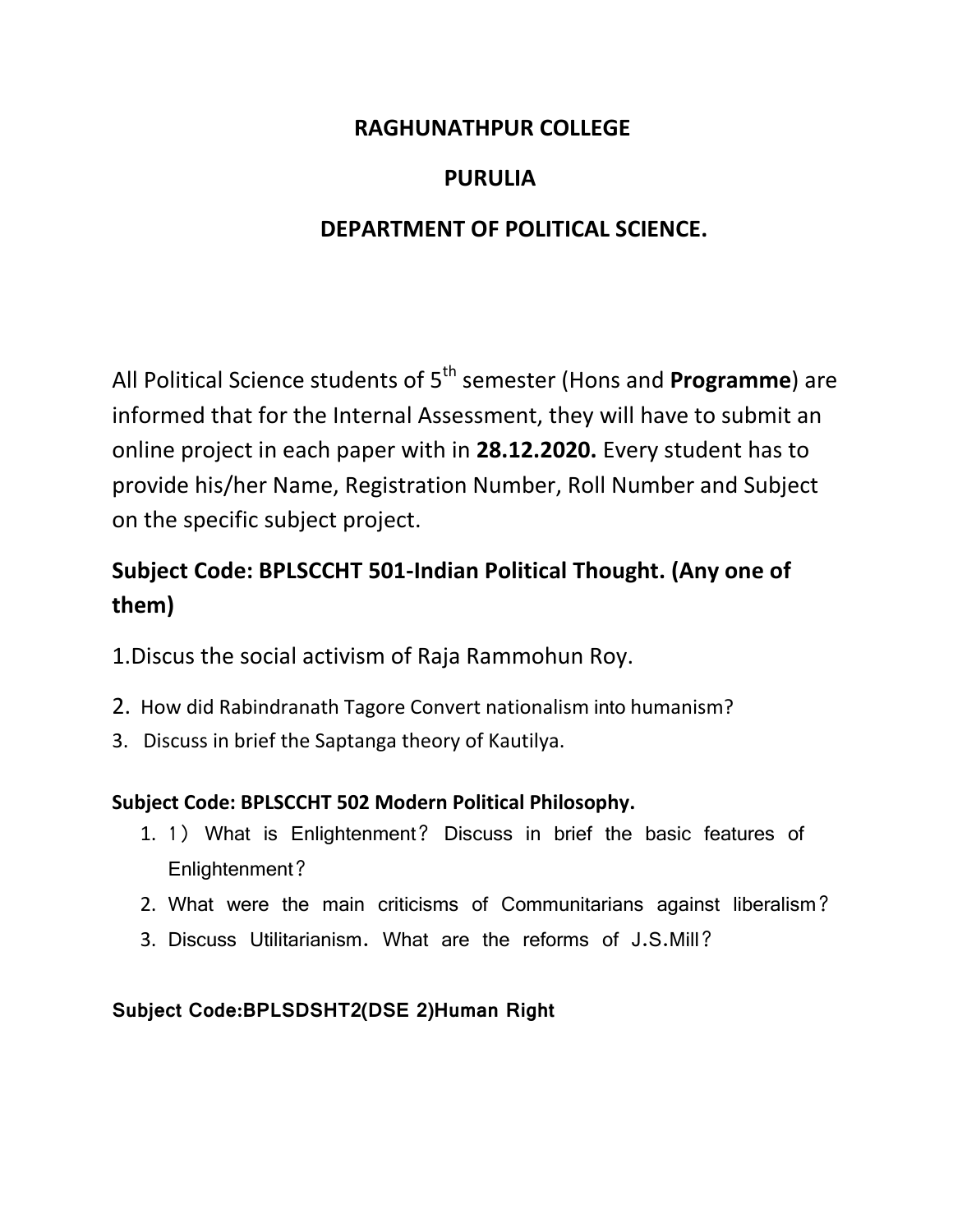1. Discuss the composition and role of National Human Rights COMMISSION In India.

2. Discuss the role of media and civil society for the protection of Human Rights.

3.Explain the role of constitution and judiciary in respect of Human Rights protection.

#### **Subject Code:BPLSDSHT1 (DSE1) Indian Foreign Policy 1**

1.What are the causes or sources, behind the emergence of India as a soft power?

2. Write a short note on act East policy of India?

3.What are the determinants of Indian Foreign Policy?

**All Hons paper are submit to (Whatsapp No:9434659202) Ptof Purnima Chatterjee.** 

#### **DSC (PROGRAMME) COURSE**

#### **Subject Code: DSE-1 (Human Rights)**

- 1. Write down the meaning and nature of Human Rights.
- 2. Write an essay on the composition, power and function of National of Human Rights Commission.
- 3. Distinguish between Rights and Human Rights.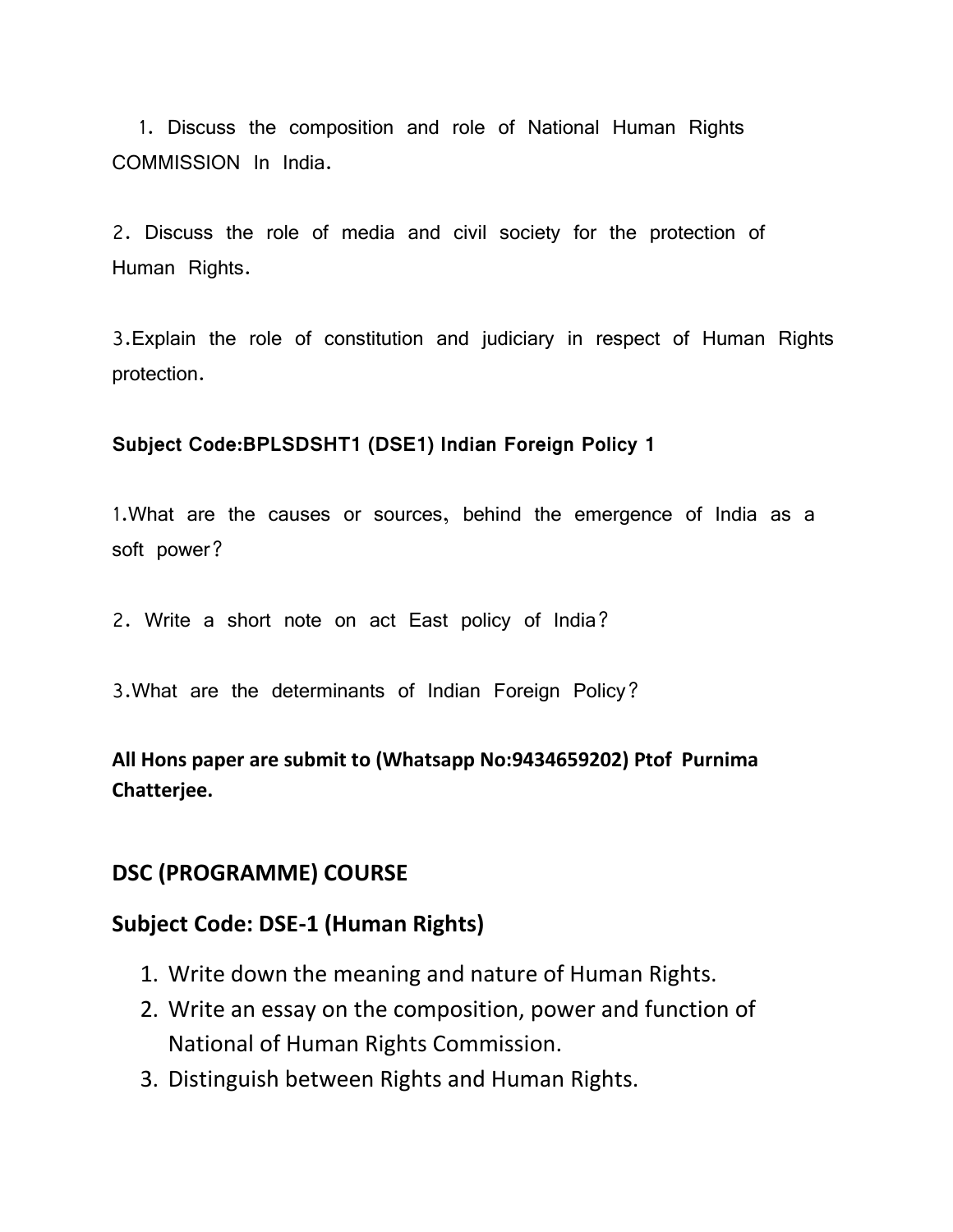## **Submit to Prof Monoj Kumar Dey.( Whatsapp No : 8001353046**

### **GENERIC**

## **Subject Code: BPLSGERT 13 Title : Gandhi and Contemporary World 1**

- 1. Discuss Gandhi's concept of Satyagraha.
- 2. Discuss the characteristics of Gandhi's concept of Non-Violence.
- 3. Analyse Gandhi,s concept of " Swaraj".

## **Submit to Prof Subhankar Bhattachariya. (Whatsapp No: 9635710531**

## **SEC**

## **Title: Democratic Awareness and Recent Legislations inIndia**

### **Subject Code: BPLSSERT504**

### **Answer any five of the following questions**

- 1) Define human rights ।
- 2) Who is the first and present chairman of National Human Rights

### Commission?

- 3) Indicate two functions of National Women commission?
- 4) Refer two objectives of National Human Rights commission?
- 5) In which year and by which act, National Human Rights commission formed?
- 5) In which year and by which act, National Human Rights commission formed?